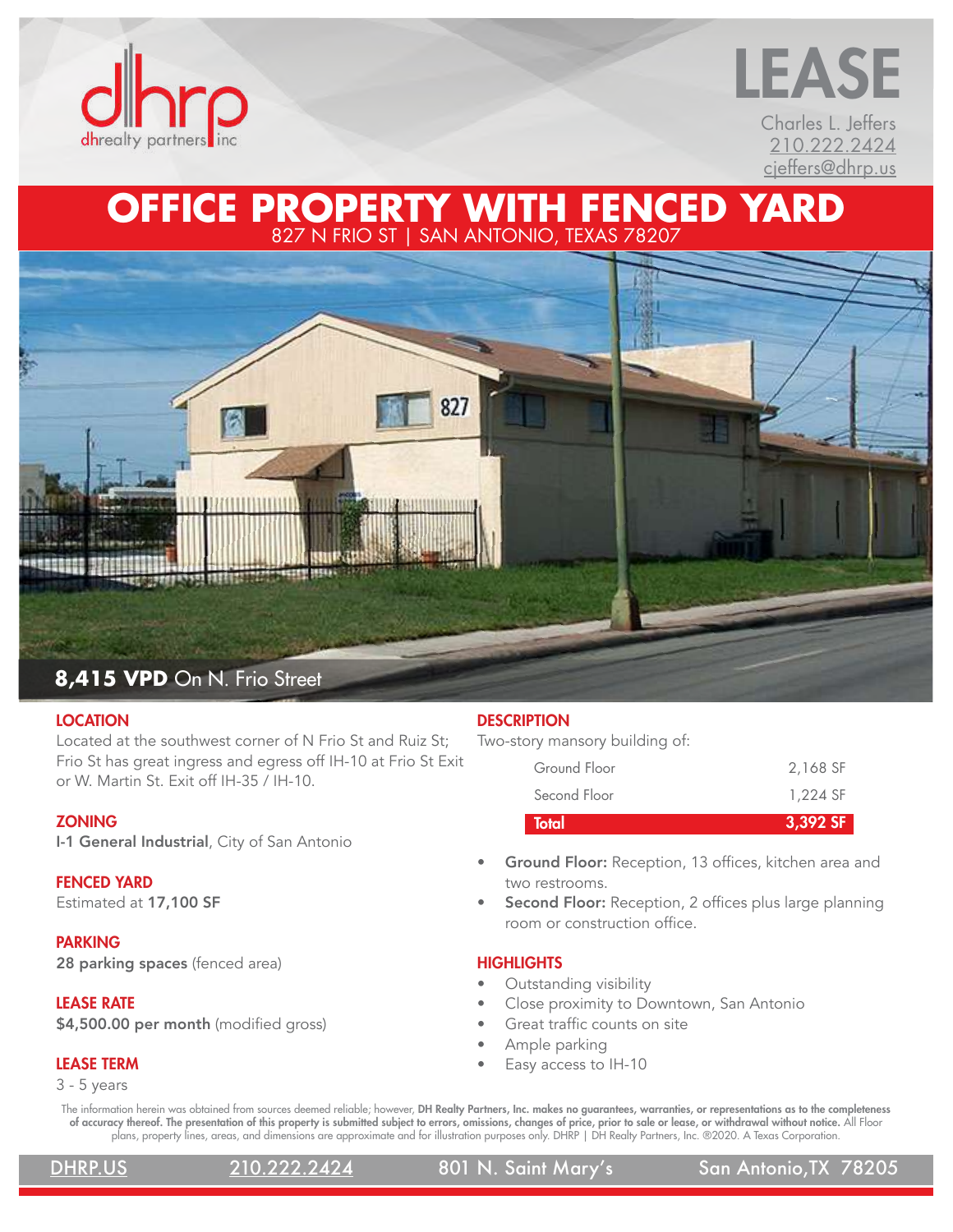



AERIAL VIEW



### **PHOTOGRAPHY**



Back of building and gate entrance.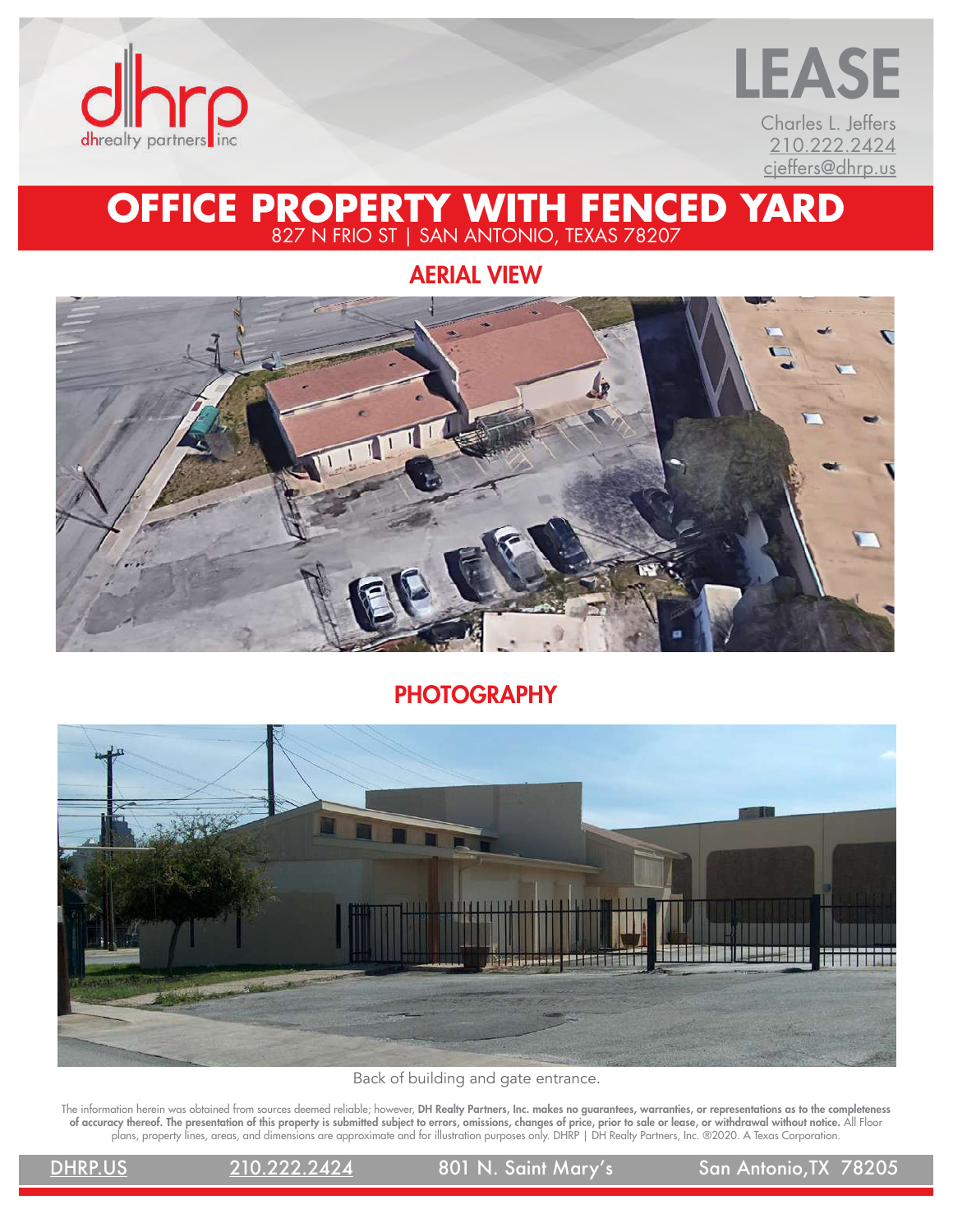



POINTS OF INTEREST & RETAILERS



|           | <u>Papust Health System Futhers Care</u> |           |                         |           | <u>JEVELI-LIEVEIT</u> |           | TUMIT LUTLJ         |
|-----------|------------------------------------------|-----------|-------------------------|-----------|-----------------------|-----------|---------------------|
| ٠         | <b>Bill Miller BBO</b>                   | $\bullet$ | McDonald's              | $\bullet$ | Sonic Drive-In        | ۰         | Valero              |
| $\bullet$ | Dunkin' Donuts                           | $\bullet$ | Methodist Health System | ۰         | <b>Starbucks</b>      | $\bullet$ | Walgreen's Pharmacy |
| $\bullet$ | Jack In The Box                          | $\bullet$ | Pearl Brewery           | ۰         | Subway                | ۰         | Wendy's             |
| $\bullet$ | Luby's                                   | $\bullet$ | Pizza Hut               | $\bullet$ | Taco Bell             | ۰         | Whataburger         |
| ٠         | Lulu's Café                              | $\bullet$ | San Antonio College     | ۰         | The Cove              |           | Wingstop            |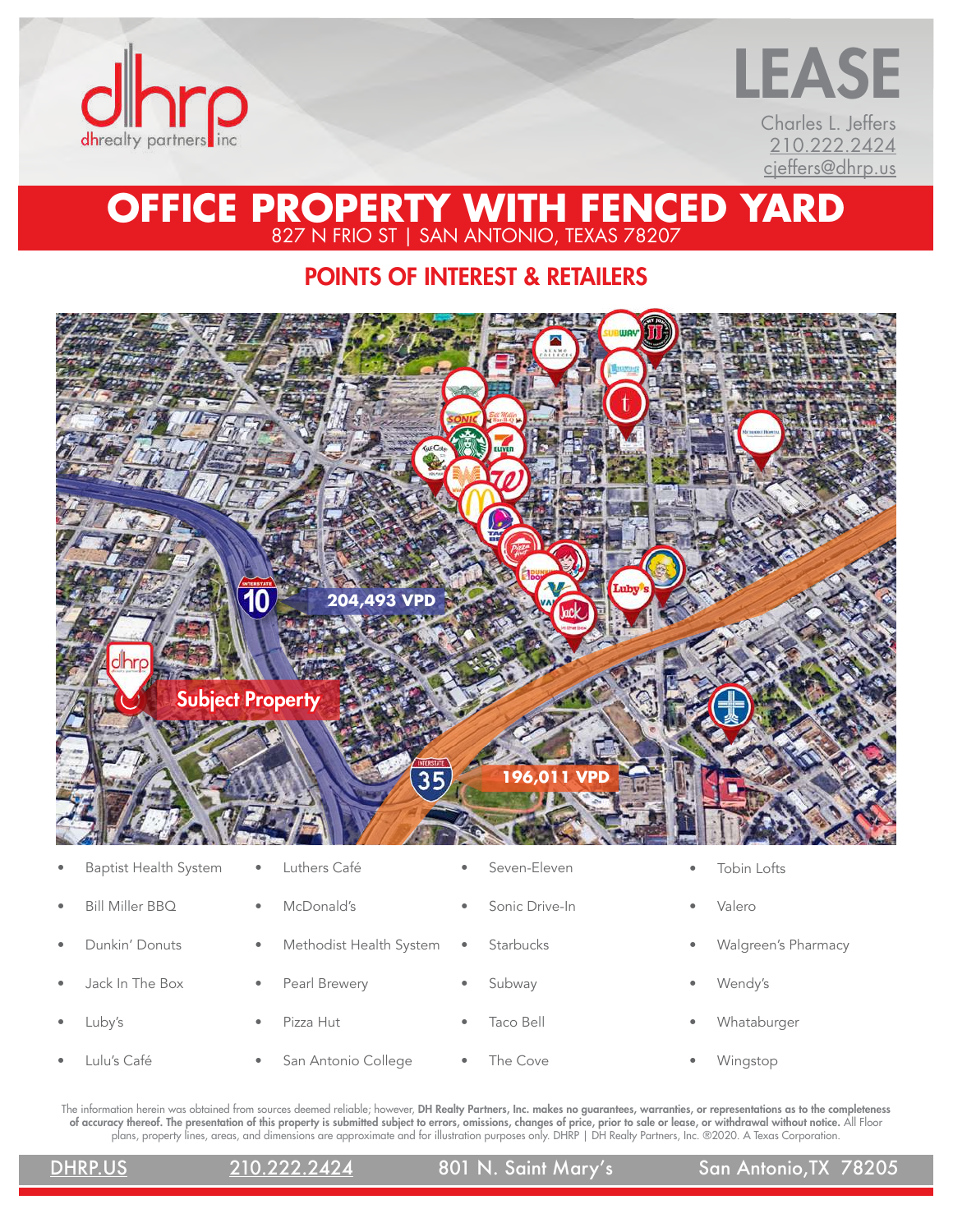



# TRAFFIC COUNTS & DEMOGRAPHICS



Source: ESRI, 2020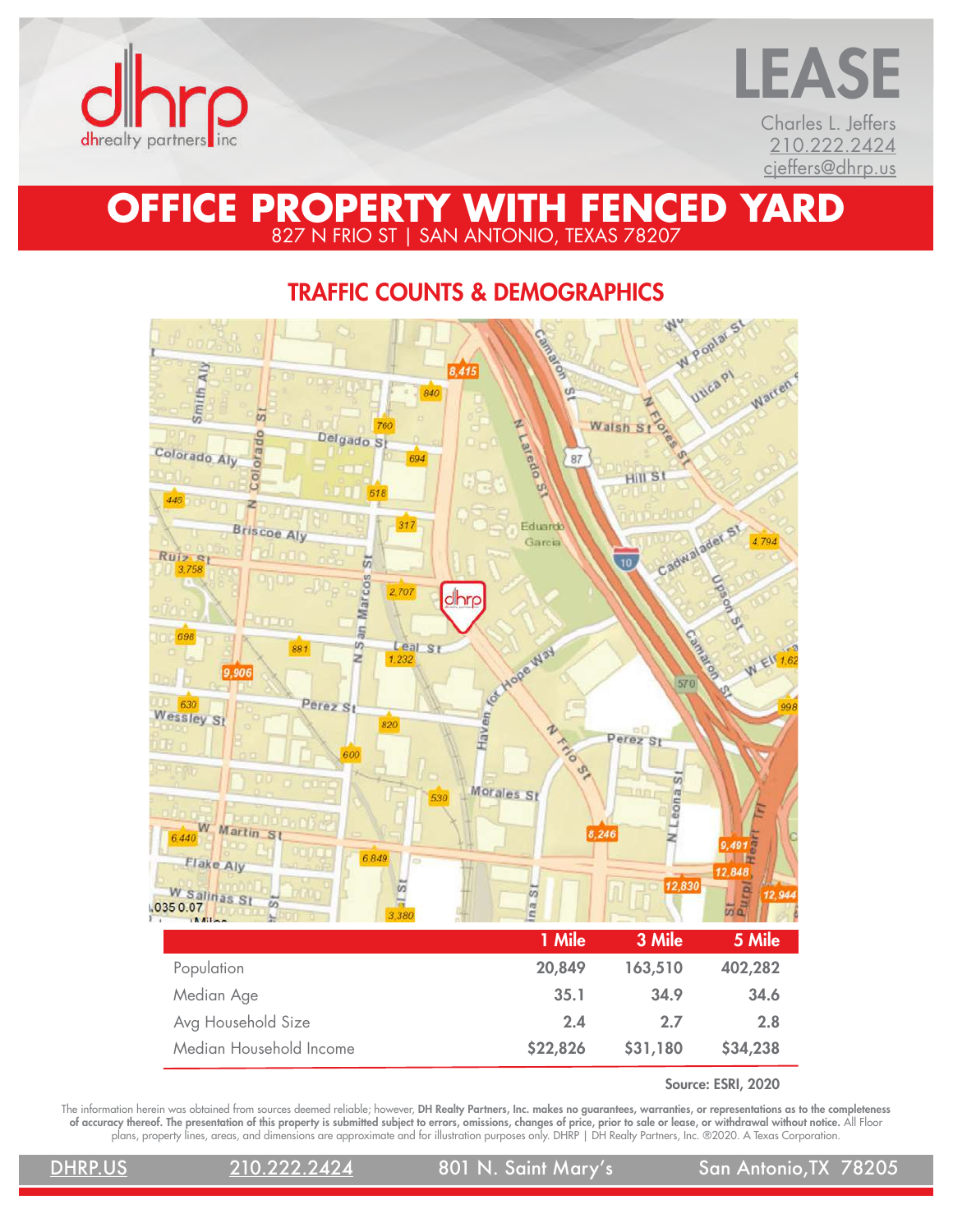



ZONING & MAPSCO MAP

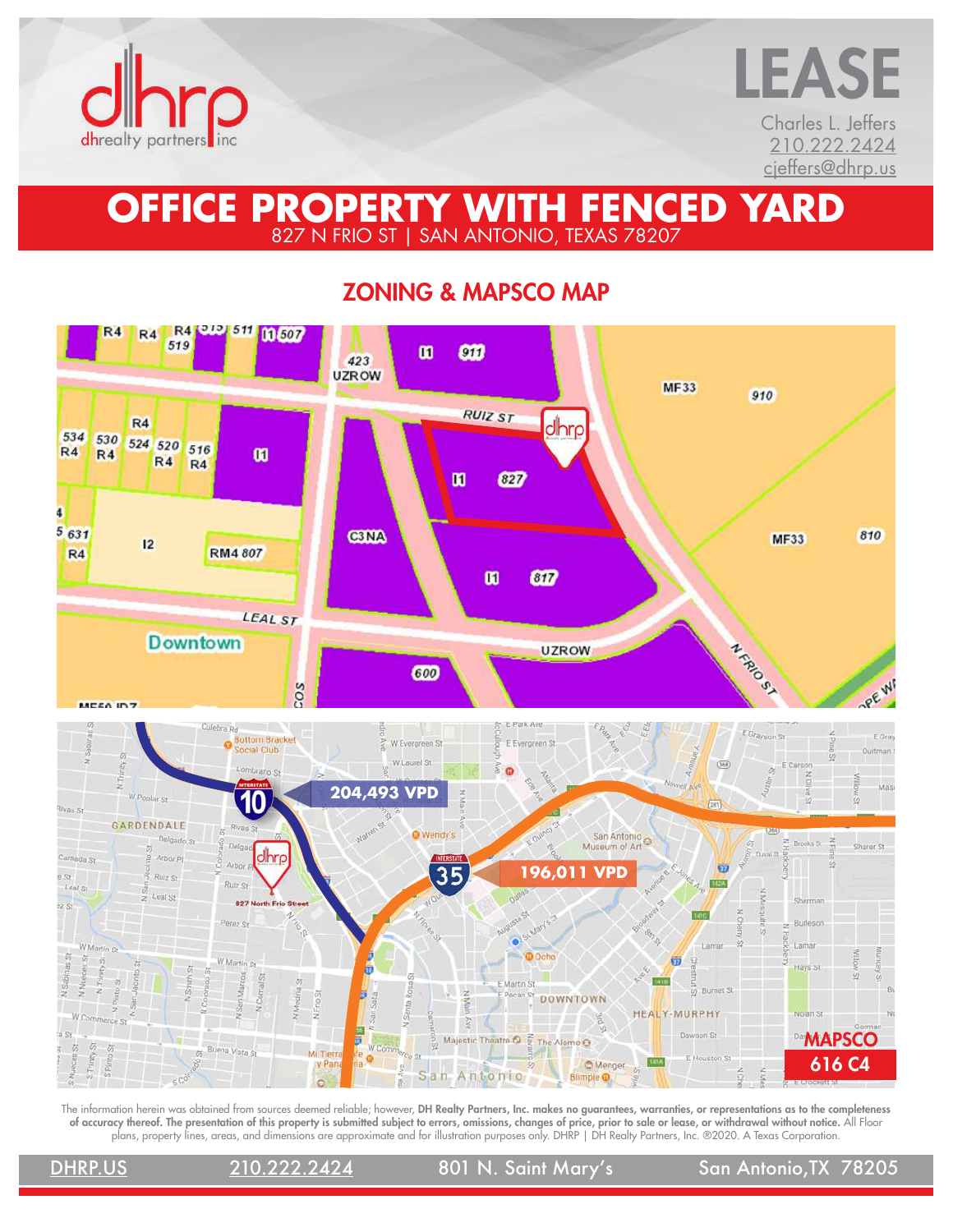

# DISCLOSURE INFORMATION

### HAZARDOUS MATERIAL DISCLOSURE

Every purchaser, seller, landlord and/or tenant of any interest in real property ("Property") is notified that prior or current uses of the Property or adjacent properties may have resulted in hazardous or undesirable materials being located on the Property. These materials may not be visible or easily detected. Current or future laws may require removal or clean-up of areas containing these materials. In order to determine if hazardous or undesirable materials are present on the Property, expert inspections are necessary and removal or clean-up of these materials will require the services of experts. Real Estate Agents are not qualified experts.

If you are a seller or landlord, it is your responsibility to ensure that the transaction documents include disclosures and/or disclaimers that are appropriate for the transaction and the Property.

If you are a purchaser or tenant, it is your responsibility to ensure that the transaction documents include provisions to permit consultation with attorneys, environmental consultants and others to make prudent investigations, and further that such inspections are conducted.

### ADA DISCLOSURE

In order to ensure that all business establishments are accessible to persons with a variety of disabilities, the Americans with Disabilities Act was enacted under federal law and there are also state and local laws that may require alterations to a Property in order to allow access. Texas has enacted the Architectural Barriers Removal Act to also accommodate persons with disabilities. Real Estate Agents are not qualified to advise you if the Property complies with these laws or what changes may be necessary. You should consult with attorneys, engineers and other experts to determine if the Property is in compliance with these laws.

### FLOOD PLAIN INFORMATION DISCLOSURE

It is the sole responsibility of every purchaser, seller, landlord and/or tenant of any interest in Property to independently review the appropriate flood plain designation maps proposed and adopted by federal, state, and local resources including, but not limited to, the Federal Emergency Management Association ("FEMA") and the San Antonio River Authority ("SARA"), in order to determine the potential flood risk of their Property. Real Estate Agents are not qualified to assess and cannot warrant, guarantee, or make any representations about the flood risk of a particular piece of Property. All decisions made or actions taken or not taken by a purchaser, seller, landlord and/or tenant with respect to the flood risk of a particular piece of Property shall be the sole responsibility of such party.